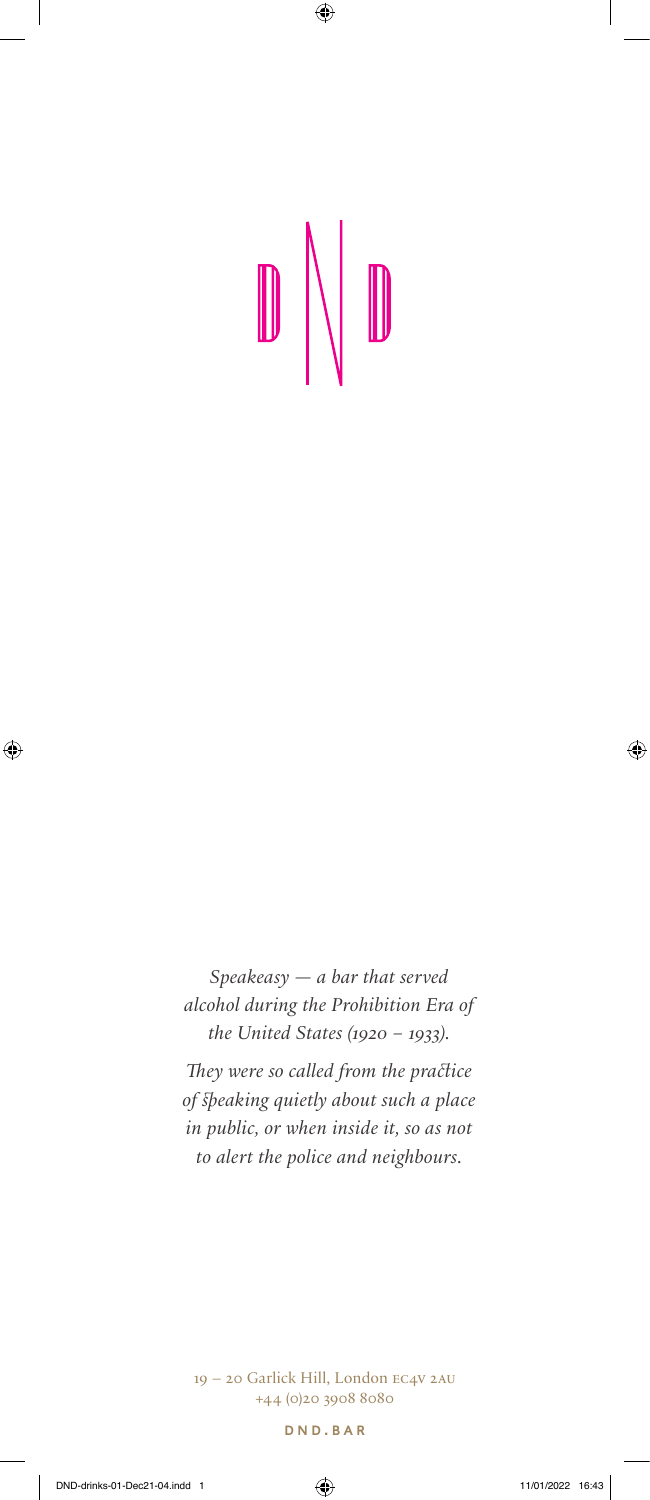#### BARREL-AGED COCKTAILS

 $\bigoplus$ 

The practice of holding spirits in casks has been going on for centuries. It has evolved from necessity of storage into practically a science ...



According to the legend, the world's first cocktail was reportedly invented in the mid-1800s at the Sazerac Coffee House in New Orleans by apothecary owner Antoine Peychaud. Frapin 1990 Grande Champagne Cognac, Grand Marnier Cordon Rouge 1970, Spray of Jade Nouvelle Orleans Absinthe Verte, and a lemon twist.

£25.00



MANHATTAN

A popular history suggest that the drink originated form the Manhattan Club in New York City in the early 1870s.

> Rebel Yell rye, Antica Formula, Angostura Bitter.

£15.00



#### RUSTY NAIL

The most popular story as to where the name came from is that it was originally stirred using a rusty nail.

Glenfarclas Scotch, Dambuie.

£15.00

A discretionary service charge of 12.5% will be added to all food and beverage bills.

 $\bigoplus$ 

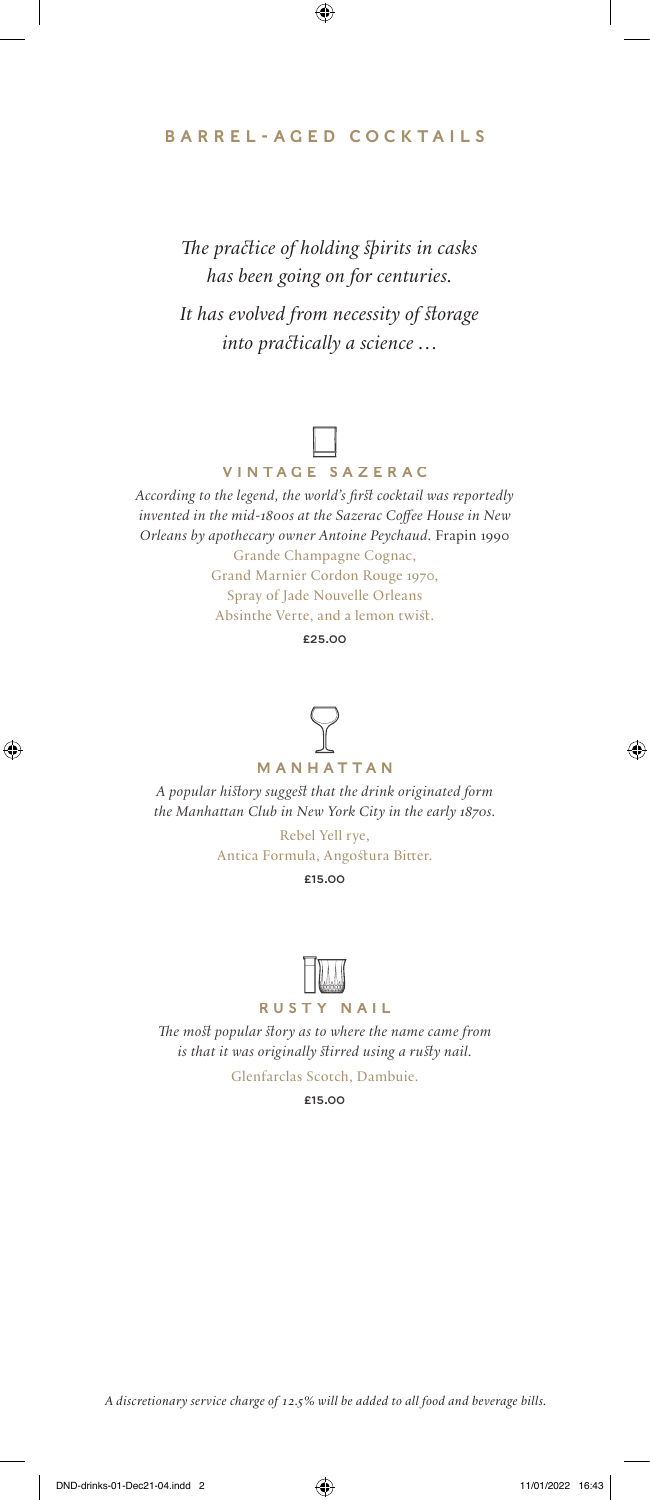#### BARREL-AGED COCKTAILS

 $\bigoplus$ 

# ... But there is *Still an element of* something magical going on and a certain amount of faith is required.

It is not called the "angel's share" for nothing.



#### NEGRONI

Legend tells that Count Camillo Negroni asked his friend, bartender Forsco Scarselli to strengthen his favourite cocktail 'The Americano' by replacing the soda water with gin.

Nicholson Gin, Cocchi Torino, Campari.

£15.00

# 12 MILES

# At the time of prohibition, the United States claimed a three mile

territorial limit over the water around the country (as far as a cannon could fire).

El Dorado 3 Stars, Rebel Yell rye,

Pierre Ferrand 1840, grenadine, lemon.

£15.00



MEZCALITO

Spineless, dome-shaped cactus (Lophophora williamsii) native to Mexico and the southwest United States.

Outside: Gem & Bold Mezcal, Amontillado sherry, Don Benedictine, Velvet Falernum. Inside: Amontillado Sherry, Velvet Falernum Don Benedictine, Ocho Tequila Reposado.

£15.00

In case of allergy, please ask a waiter for more information

 $\bigoplus$ 

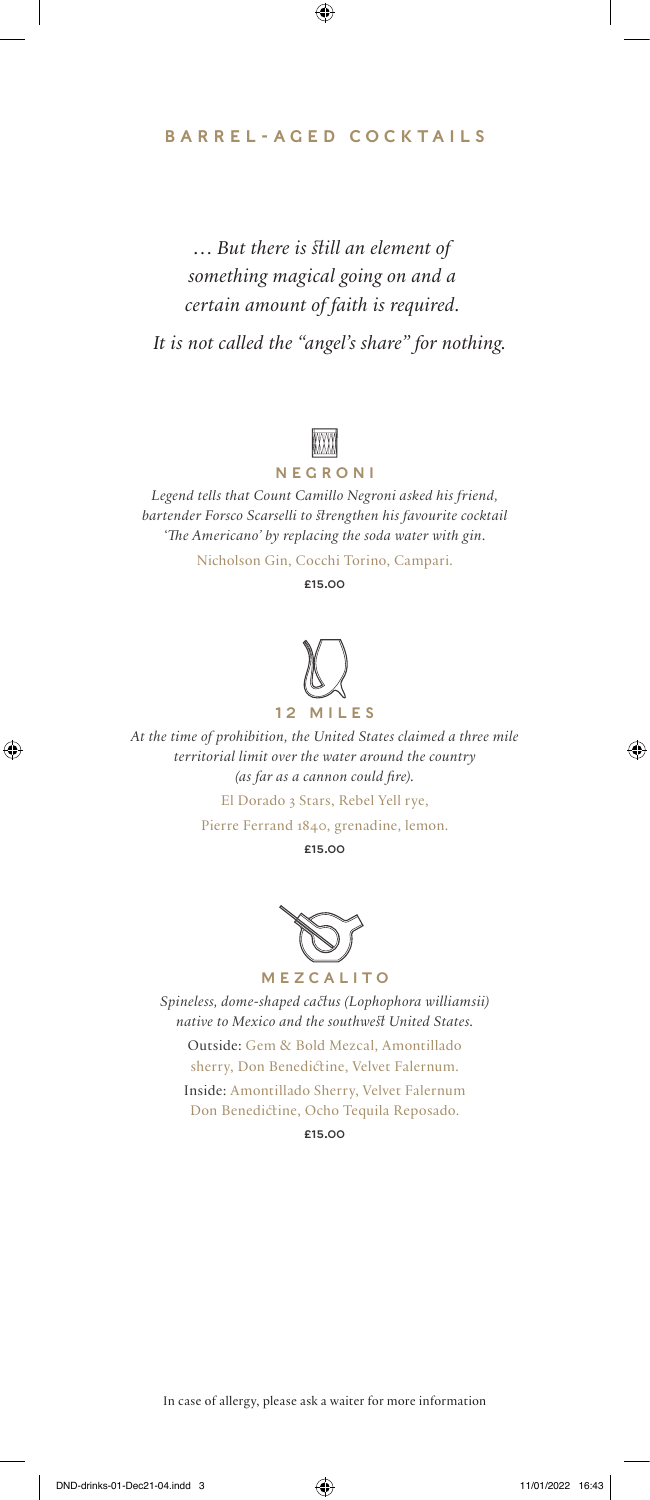# HOUSE COCKTAILS

 $\bigoplus$ 

Our cocktails names are inspired by the  $20s$ , no one was more counterculture than gangsters. They played by their own rules, and didn't give a hoot about what anyone thought of them.



'Great, excellent.' Recommended as a Churchill Martini, gin stirred over ice and poured into a martini glass with only the faintest glance at a bottle of vermouth.

Nicholson Gin infused with white truffle.

£20.00



Al Capone's famous nickname.

Flor de Cana 12yr rum, Campari, House Vermouth, Cigar water.

£14.00



DIP THE BILL Slang term related to have a drink during the Prohibition period.

Quiquiriqui Mezcal, Velvet Falernum, Palo Santo syrup & homemade apple soda.

£14.00



Hayman's sloe gin, orgeat syrup, lemon juice, yoghurt.

£14.00

A discretionary service charge of 12.5% will be added to all food and beverage bills.

 $\bigoplus$ 

♠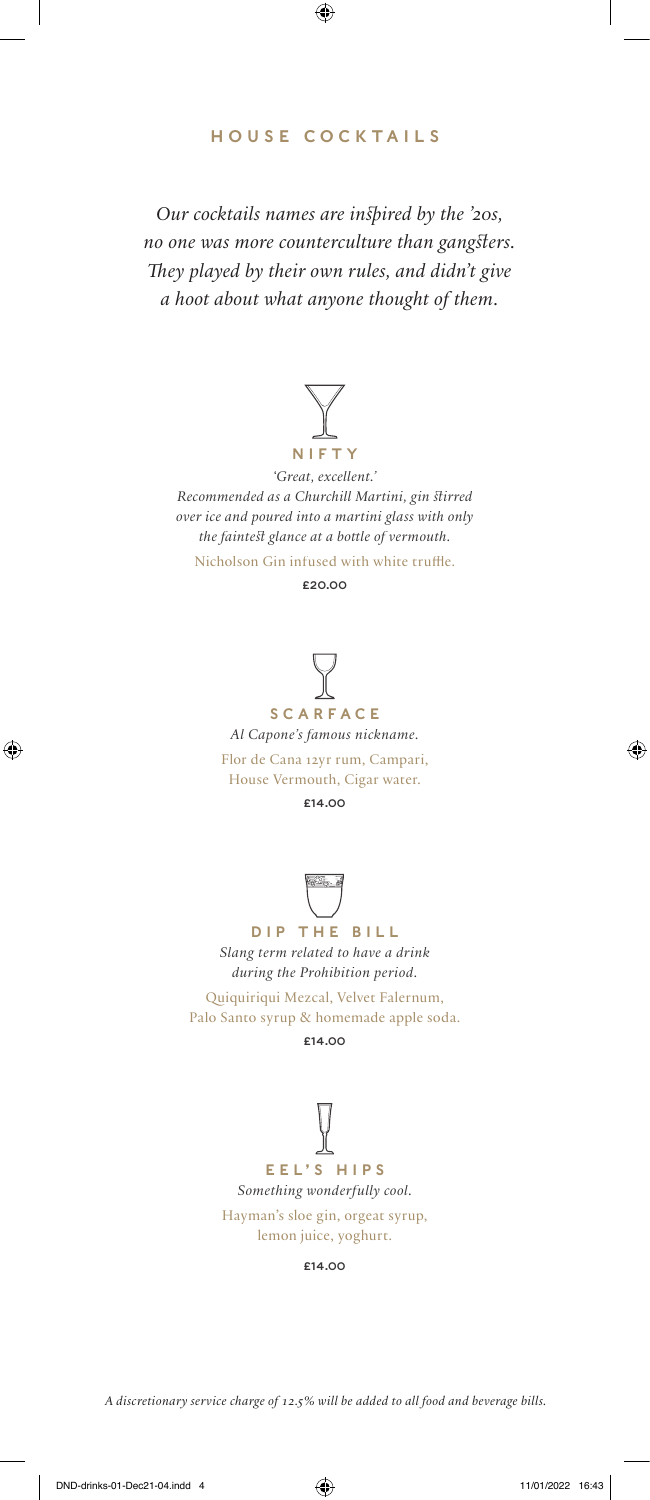#### HOUSE COCKTAILS

 $\bigoplus$ 

There's something charming about the seedy underbelly of the jazz age. The slang of that time is infused with nostalgia, that thing that gives people the notion of a better time.



GIGGLE WATER A reference to the tendency of alcohol to cause giddiness or merriment in the drinker.

Citadelle gin, Sacred English vermouth, Yuzu sake & cucumber cordial topped with tonic water.

£14.00





Something splendid & stylish. Armagnac Clos Martin XO, Grand Marnier, lemon, plum cordial. £15.00



DND Tiramisu Something good, desirable or pleasing. Based on an iconic Italian desert with a literal meaning of 'cheer me up.'

Coffee infused Sauvelle vodka, white chocolate Mozart liqueur, mascapone, foam.

£15.00

In case of allergy, please ask a waiter for more information

 $\bigoplus$ 



♠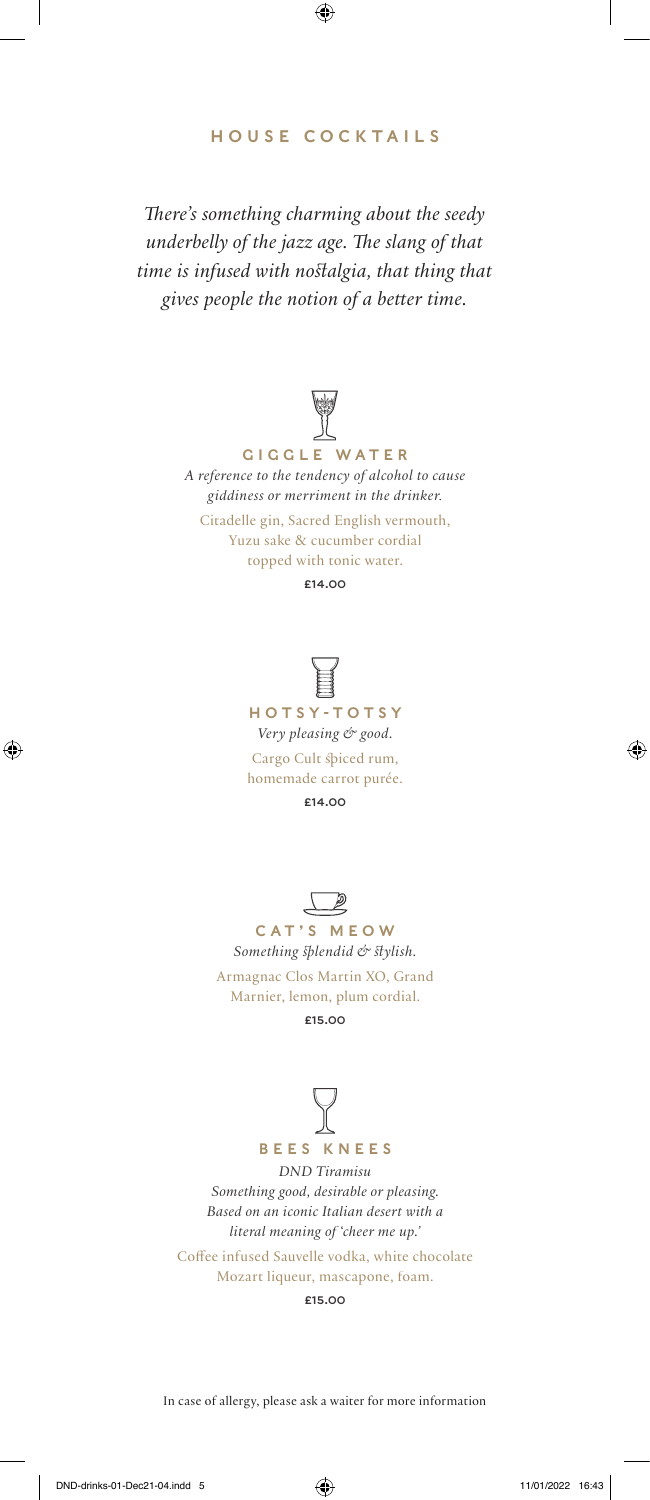# CBD COCKTAILS

 $\bigoplus$ 

CBD is a phytocannabinoid that is found in abundance in most strains of hemp. The compound has many therapeutic benefits and effects. Studies have found that CBD can help with insomnia, chronic pain, depression, and anxiety. It is rare for CBD to cause any adverse side effects.



## SPIFFY

Smart in appearance. Rebel Yell rye, cherry heering, Amontillado syrup, chocolate bitter, CBD.

£15.00



#### FLAPPERS

Western women in the 1920s who wore short skirts, bobbed their hair, listened to jazz, and flaunted their disdain for what was then considered acceptable behaviour.

Whitley Neill gin, St Germain, lemon juice, CBD, sage, topped with prosecco & soda.

£15.00

#### NON-ALCOHOLIC CBD COCKTAILS



#### GET A WIGGLE ON

Term use during the Prohibition for asking someone to start to move faster.

Homemade Mediterranean water, coriander seed & juniper syrup, lime cordial, CBD, carbonated.

£9.50



THE NOBLE EXPERIMENT Name President Herbert Hoover used to refer for the Prohibition "a great social and economic experiment".

Coconut water, galangal syrup, lemon, CBD topped with rosemary & olive water. £9.50

A discretionary service charge of 12.5% will be added to all food and beverage bills.

 $\bigoplus$ 

♠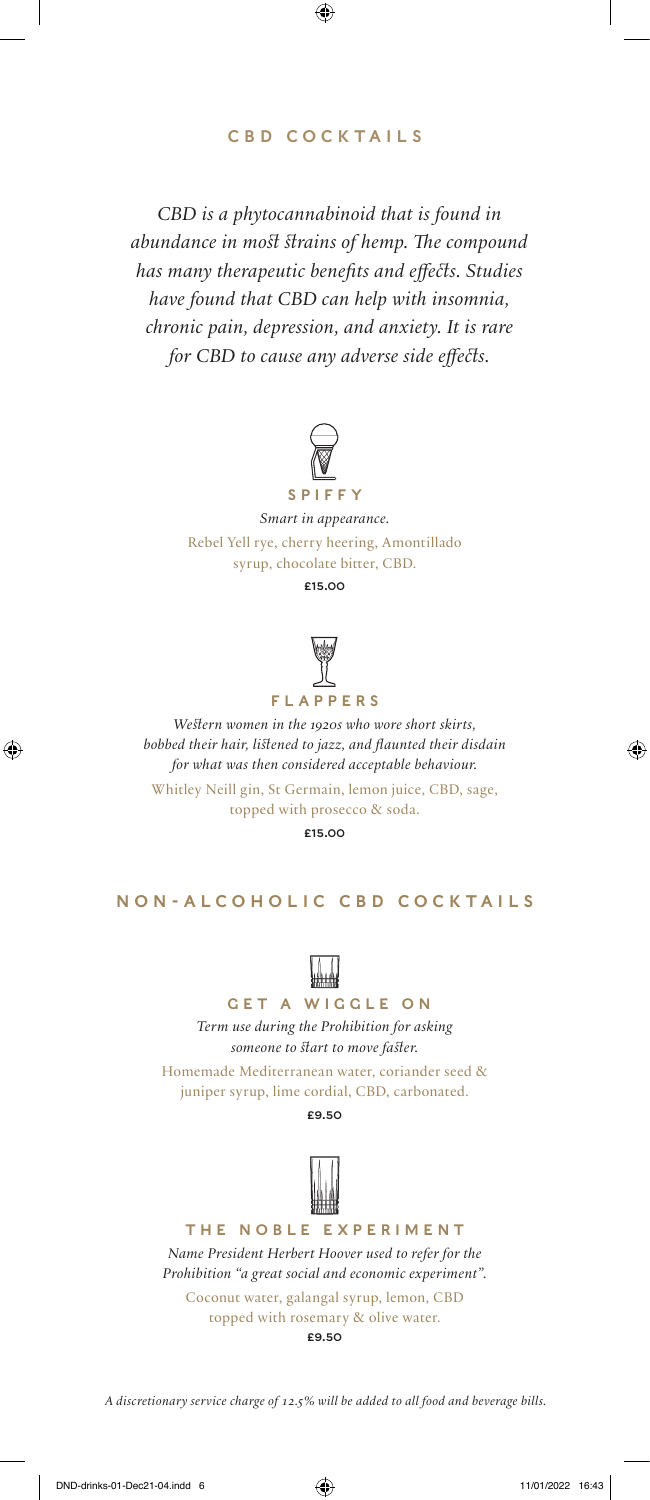# DND CLASSIC COCKTAILS

 $\bigoplus$ 



OLD FASHIONED American Eagle, banana syrup, Angustora bitters, Jagermeister.

£15.00



GIMLET

City of London Mile End gin, orange sherbet, Electric bitter.

£15.00



DAIQUIRI Tiki Fire Overproof Spiced rum, lime & sugar.

£15.00



KIR ROYALE

Casoni Wild berries liquors & Charles Heidsieck Champagne.

£15.00



NEW YORK SOUR Clarified Jura 10yr, lemon juice, sugar, Merlot red wine. £15.00

NON-ALCOHOLIC COCKTAILS



VELVET CANARY Aloe vera, bee pollen, passion purée & ginger ale. £9.00



TEETOTALLER Everleaf, grapefruit juice, apple shrub & tonic water. £9.00

In case of allergy, please ask a waiter for more information

 $\bigoplus$ 

⊕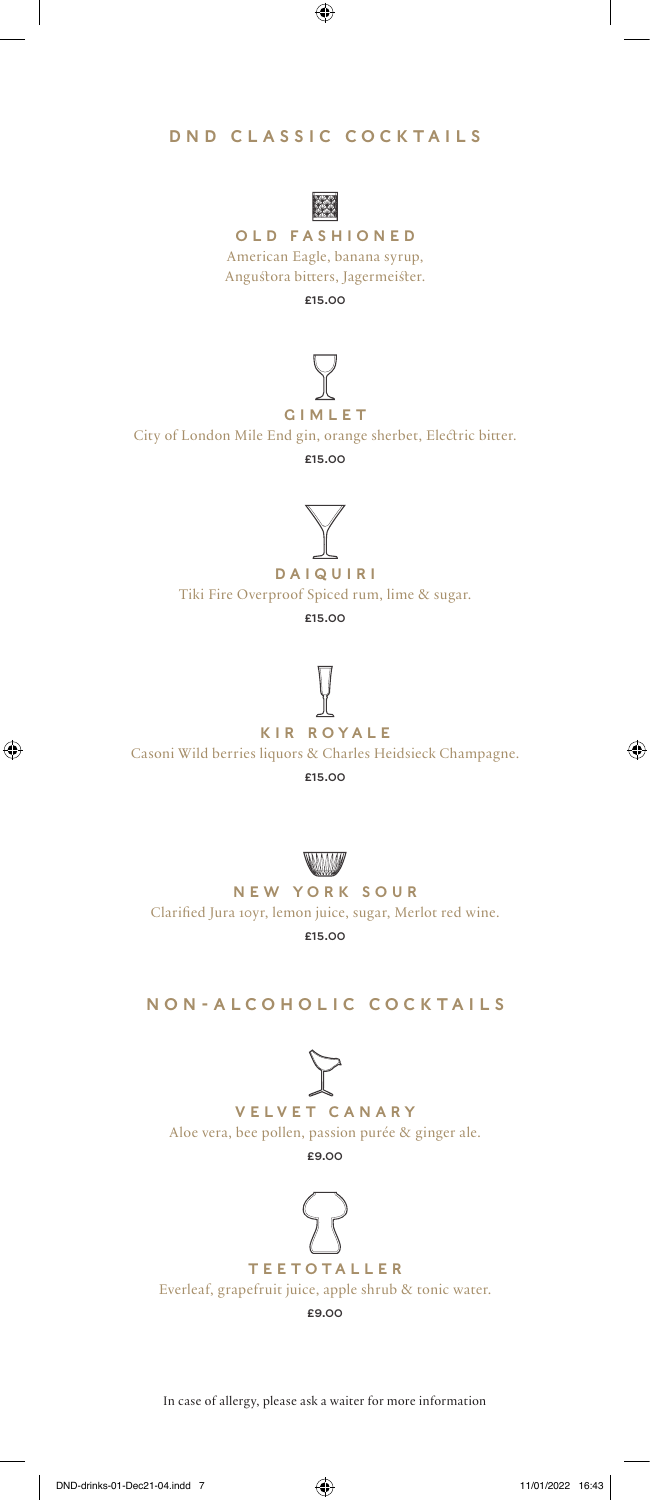# WINE SELECTION

 $\bigoplus$ 

 $\overline{\phantom{a}}$ 

 $\bigoplus$ 

| <b>SPARKLING</b>                                          | 150ML  | <b>BOTTLE</b> |
|-----------------------------------------------------------|--------|---------------|
| Champagne Charles Heidsieck Brut NV, France               | £17.00 | £85.00        |
| Champagne Charles Heidsieck Rosé NV, France               | £22.00 | £110.00       |
| Champagne Charles Heidsieck<br>Blanc de Blancs NV, France |        | £130.00       |
| Charles Heidsieck 2005                                    |        | £180.00       |
| Proseco, Italy                                            | £9.00  | £42.50        |
| WHITE                                                     | 150ML  | <b>BOTTLE</b> |
| Domaine de la Mirande, Languedoc, France<br>Picpoul       | £7.25  | £29.50        |
| Radford Dale Vinum, South Africa<br>Chenin Blanc          | £8.50  | £42.00        |
| G. Ribbonwood, New Zealand<br>Sauvignon Blanc             | £9.50  | £45.00        |
| Chablis Domaine J. Brocard, France<br>Chardonnay          |        | £75.00        |

#### RED

| Clément Termes, Petit Clément, Duras, France                               | £7.00  | £29.50 |
|----------------------------------------------------------------------------|--------|--------|
| Merlot                                                                     |        |        |
| Vigneti Del Salento, "I Muri", Italy<br>Primitivo                          | £8.50  | £38.00 |
| Evolution 7th Edition, Sokol Blosser, Oregon, USA<br>Pinot noir, Zinfandel |        | £56.00 |
| Joel Gott 815, USA<br>Cabernet Sauvignon                                   | £12.00 | £58.00 |

#### ROSE

Cuvée Elegance Carteron, Côtes de Provence, France £9.25 £38.00 Syrah, Grenache, Cinsault

Wines by the glass are available in 125ml upon request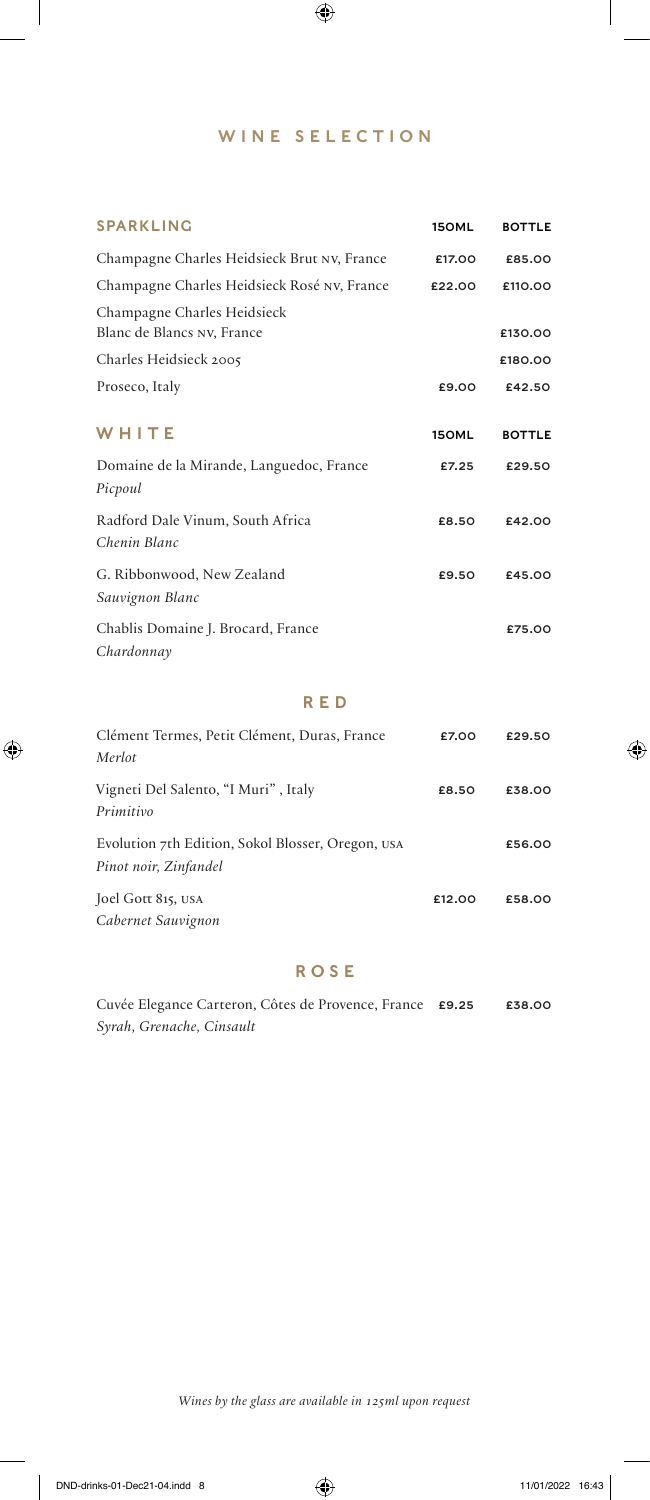# SPIRITS & LIQUERS

 $\bigoplus$ 

| GIN                            | 50ML   |
|--------------------------------|--------|
| Bleforth's Bathtub             | £11.00 |
| Citadelle                      | £13.50 |
| Copperhead                     | £14.50 |
| Four Pilla Olive Leaf          | £14.50 |
| Haymans Sloe Gin               | £14.50 |
| Hendricks                      | £12.00 |
| Ki No Bi                       | £13.00 |
| Monkey 47                      | £15.00 |
| Nicholson                      | £12.50 |
| Old Tom Jensen                 | £10.50 |
| Portobello                     | £9.50  |
| Portobello Navy                | £14.00 |
| Plymouth                       | £9.75  |
| Seven Hills                    | £10.50 |
| Silent Pool                    | £12.00 |
| Sipsmith                       | £12.00 |
| Smeaton's                      | £14.00 |
| Stranger & Sons                | £11.00 |
| Tanqueray 10                   | £15.00 |
| The Square Mile City of London | £11.00 |
| Whitley Neill                  | £11.00 |

# VODKA

 $\bigoplus$ 

 $\overline{\phantom{a}}$ 

| Belvedere     | £13.00 |
|---------------|--------|
| Beluga        | £14.00 |
| Chase Rhubarb | £13.50 |
| Grey Goose    | £15.00 |
| Koskenkorva   | £10.00 |
| Konik's Tail  | £12.50 |
| Sauvelle      | £14.00 |
| Tito's        | £12.00 |
| Zubrowska     | £11.00 |
| Crystal Head  | £15.00 |
|               |        |

# RUM

| Bacardi 8                   | £12.00 |
|-----------------------------|--------|
| Cargo Cult Banana           | £10.00 |
| Diplomatico                 | £14.50 |
| El Dorado 3yr               | £10.50 |
| El Dorado 15yr              | £18,00 |
| Flor De Cana 12yr           | £12.00 |
| Flor De Cana 25yr           | £32.00 |
| <b>Plantation Pineapple</b> | £12.00 |
| Plantation XO               | £18,00 |
| Zacapa Solera 23yr          | £18,00 |
| Zacapa XO                   | £30.00 |
|                             |        |

 $\bigoplus$ 

 $\overline{\phantom{a}}$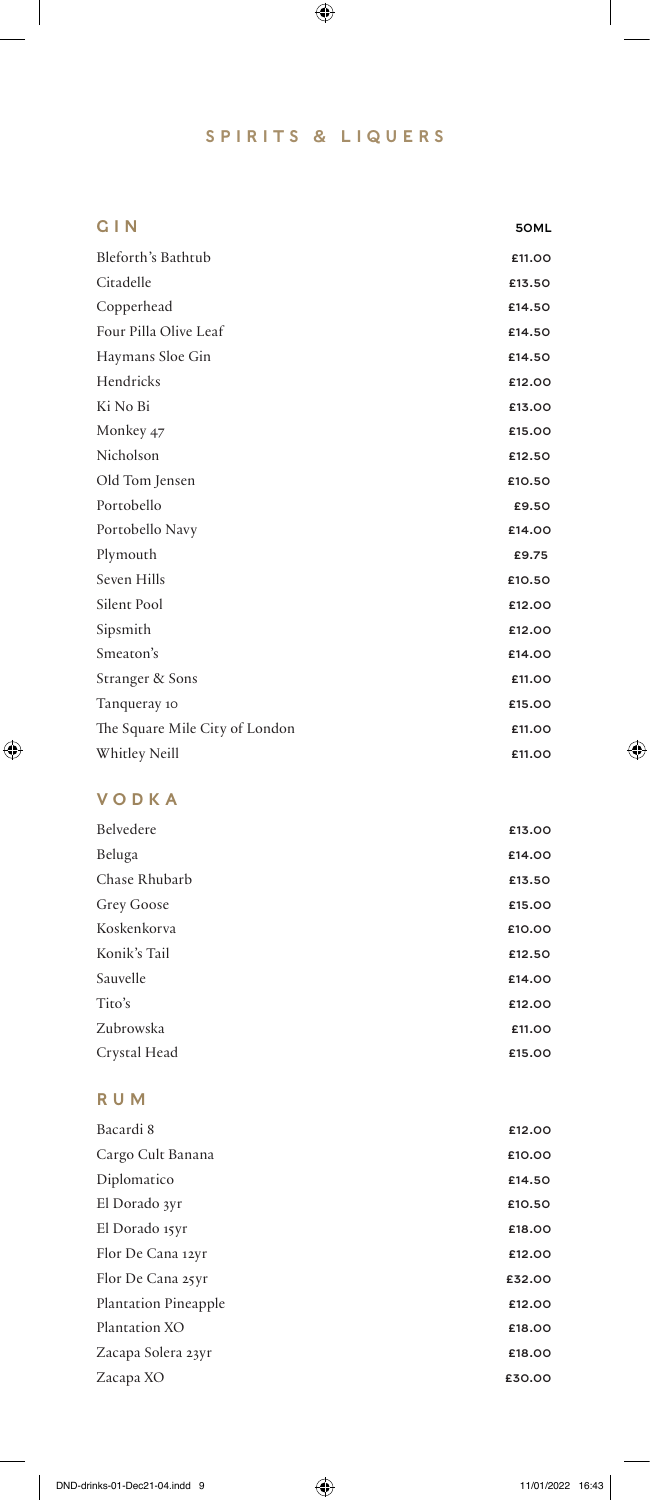#### SPIRITS & LIQUERS

 $\bigoplus$ 

#### AMERICAN WHISKEY 50ML

| American Eagle              | £10.00 |
|-----------------------------|--------|
| American Eagle 12 years     | £18.00 |
| Blanton's Gold              | £19.00 |
| Jack Daniel's single barrel | £15,00 |
| Rebel Yell Rye              | £10.00 |
| Yellowstone Bourbon         | £17.00 |
| Signal Hill                 | £12.00 |
| Woodford Reserve            | £11.00 |
|                             |        |

#### JAPANESE WHISKEY

 $\overline{\phantom{a}}$ 

 $\bigoplus$ 

| Hibiki Harmony        | £17.00 |
|-----------------------|--------|
| Nikka from the Barrel | £15,00 |
| Nikka Pure Malt       | £15,00 |
| Yamazaki Reserve      | £17.00 |
| Yamazaki 12           | £27.00 |

#### SCOTCH WHISKY

| Ardbeg 10                | £14.00  |
|--------------------------|---------|
| Balvenie 12              | £14.00  |
| Bowmore 18               | £28.00  |
| Caol Ila 12              | £16.00  |
| Cardhu 12                | £13.00  |
| Chivas 15 years          | £14.00  |
| Dalmore 18               | £30.00  |
| Dailuaine 16             | £17.00  |
| Dewars's 12              | £12.00  |
| Glenfarclas 15           | £15.00  |
| Glenfiddich 21 Rum Cask  | £36.00  |
| Glenmorangie Signet      | £40.00  |
| Glenkinchie 12           | £12.00  |
| Glenlivet 12             | £11.00  |
| Great King St.           | £10.50  |
| Lagavulin 16             | £18,00  |
| Laphroig Quarter Cask    | £14.00  |
| Macallan Rare Cask       | £60.00  |
| Macallan 18 Fine Oak     | £100.00 |
| Oban                     | £15.00  |
| Octomore 07.3            | £45.00  |
| Peat Monster Compass Box | £14.00  |
|                          |         |

# IRISH WHISKY

| Bushmills  | £11.00 |
|------------|--------|
| Gelstons   | £12.00 |
| Green Spot | £13.50 |
| Jameson    | £10.00 |

A discretionary service charge of 12.5% will be added to all food and beverage bills.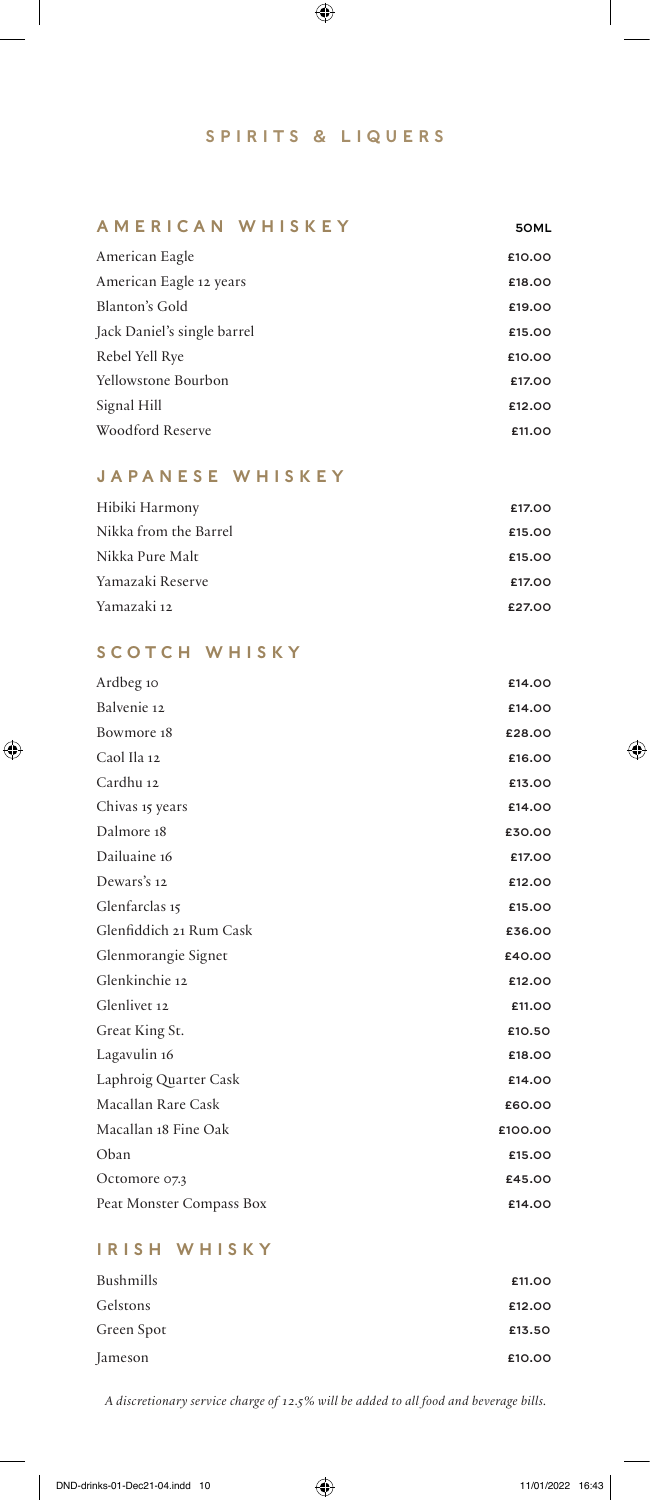#### SPIRITS & LIQUERS

 $\bigoplus$ 

#### TEQUILA & MEZCAL 50ML

 $\overline{\phantom{a}}$ 

| £12.00 |
|--------|
| £38.00 |
| £16.00 |
| £9.50  |
| £9.50  |
| £16.00 |
| £14.00 |
| £18,00 |
| £15.00 |
| £18,00 |
| £15.00 |
| £24.00 |
|        |

## COGNAC, CALVADOS & ARMAGNAC

| Avallen Calvados               | £11.00 |
|--------------------------------|--------|
| Baron De Sigognac XO           | £26.00 |
| Clos Martin VSOP 8 years       | £12.50 |
| Clos Martin XO                 | £14.00 |
| Courvoisier                    | £10.00 |
| Frapin Cigar Blend             | £23.00 |
| Maximin Trijol                 | £15,00 |
| Pierre Ferrand 1840            | £13.00 |
| Pierre Ferrand Renegade Barrel | £20.00 |
| Remy Martino XO Excellence     | £26.00 |
| Vecchia Romagna                | £11.00 |

# BEERS & CIDER

| Meantime lager, Pale Ale | £7.00 |
|--------------------------|-------|
| Toast IPA                | £7.50 |
| Aspall Cider             | £7.00 |

#### SOFT

| Soft drinks, Mixers                         | £3.50 |
|---------------------------------------------|-------|
| Sparkling and Mineral Kingsdown water 750ml | £4.00 |